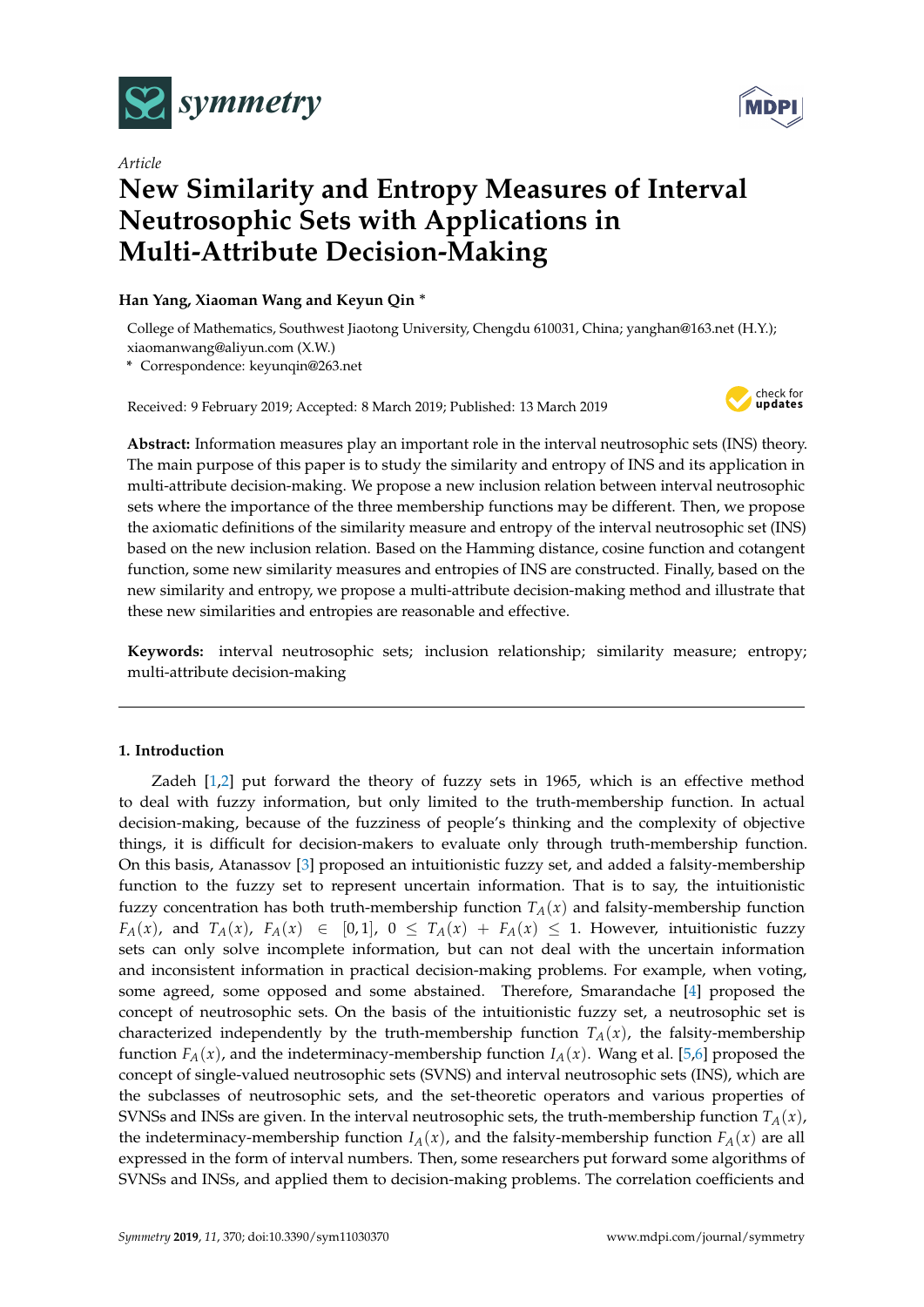weighted correlation coefficients of single-valued neutrosophic sets are proposed by Ye [\[7](#page-9-1)[,8\]](#page-9-2). It is proved that the cosine similarity under singular concentration is a special case of the correlation coefficients. Furthermore, a single-valued neutrosophic cross-entropy measurement method is proposed and applied to multi-attribute decision-making in single-valued neutrosophic environment. Chi and Liu [\[9\]](#page-9-3) applied a TOPSIS (The Order Performance technique based on Similarity to Ideal Solution) method to classify interval neutrosophic multi-attribute decision-making problems to alternative levels. Ye [\[10\]](#page-9-4) proposed the Hamming distance and the Euclidean distance in INSs and defined similarity measure based on distance, and applied them to multi-attribute decision-making with interval neutrosophic information. In addition, Ye [\[11\]](#page-9-5) proposed the definition of a simplified neutrosophic set (SNS). It is a subclass of the neutrosophic set and includes an SVNS and an INS. Ye also proposed some aggregation operators, including a simplified neutrosophic weighted arithmetic average operator and a simplified neutrosophic weighted geometric average operator. Based on the two aggregation operators and cosine similarity measure for SNSs, a multicriteria decision-making method is established. Zhang et al. [\[12\]](#page-9-6) further proposed the comparison rules on the basis of truth-membership function, indeterminacy-membership function, and falsity-membership function of interval neutrosophic number (INN). Based on the possibility degree of two interval numbers, a comparison method was proposed. Then, the interval neutrosophic number weighted averaging (INNWA) operator and interval neutrosophic number weighted geometry (INNWG) operator were developed and applied to interval neutrosophic multi-attribute decision-making problems.

In 1972, De Luca and Termin gave the axiomatization definition of fuzzy entropy to characterize the degree of uncertainty [\[13\]](#page-9-7). Similarity is mainly used to estimate the degree of similarity between two objects. Wang [\[14\]](#page-9-8) proposes the definition of similarity based on distance. Ye [\[7](#page-9-1)[,8](#page-9-2)[,10,](#page-9-4)[11,](#page-9-5)[15,](#page-9-9)[16\]](#page-9-10), Ridvan Sahin et al. [\[17\]](#page-9-11) studied the similarity and entropy of the interval neutrosophic sets from different angles. Zhang et al. [\[18](#page-9-12)[,19\]](#page-9-13) proposed a new inclusion relationship of single-valued neutrosophic sets (called type-3 inclusion relations), and gave the algebraic structure of the singular-valued neutrosophic set corresponding to the type-3 inclusion relationship. Based on the third inclusion relationship, Keyun Qin [\[20\]](#page-9-14) proposed new similarity and entropy.

In this paper, we first give the definitions of the neutrosophic sets, interval neutrosophic sets, then define the new inclusion relationship of the interval neutrosophic sets, and then give the new similarity and entropy based on the new inclusion relationship. Then, apply it to multi-attribute decisions. In Section [2,](#page-1-0) we introduced the related concepts of the neutrosophic sets and redefined the inclusion relationship. In Section [3,](#page-3-0) we introduced the similarity and entropy of interval neutrosophic value, and based on the new inclusion relationship, we reestablish a similarity and entropy. Then, we extend the similarity and entropy of the interval neutrosophic value to the interval neutrosophic sets. In Section [4,](#page-7-0) we give an example of applying new similarities and entropies to multi-attribute decisions, and compare with other methods, the results show that the proposed similarity and entropy are reasonable and effective.

#### <span id="page-1-0"></span>**2. Preliminaries**

In this section, we recall some fundamental notions and properties related to an interval neutrosophic set.

**Definition 1.** *(See [\[4\]](#page-8-3)) Let X be an object set and x be an element in the object set X. A neutrosophic set A of X can be expressed as*

$$
A = \{ [x, (T_A(x), I_A(x), F_A(x))]| x \in X \},\
$$

*where TA*(*x*)*, IA*(*x*) *and FA*(*x*) *are real standard or nonstandard subsets of* ]0 <sup>−</sup>, 1+[*, which represent truth-membership, indeterminacy-membership, and falsity-membership, respectively,*  $0^- \le T_A(x) + I_A(x) + I_A(x)$  $F_A(x) \leq 3^+$ .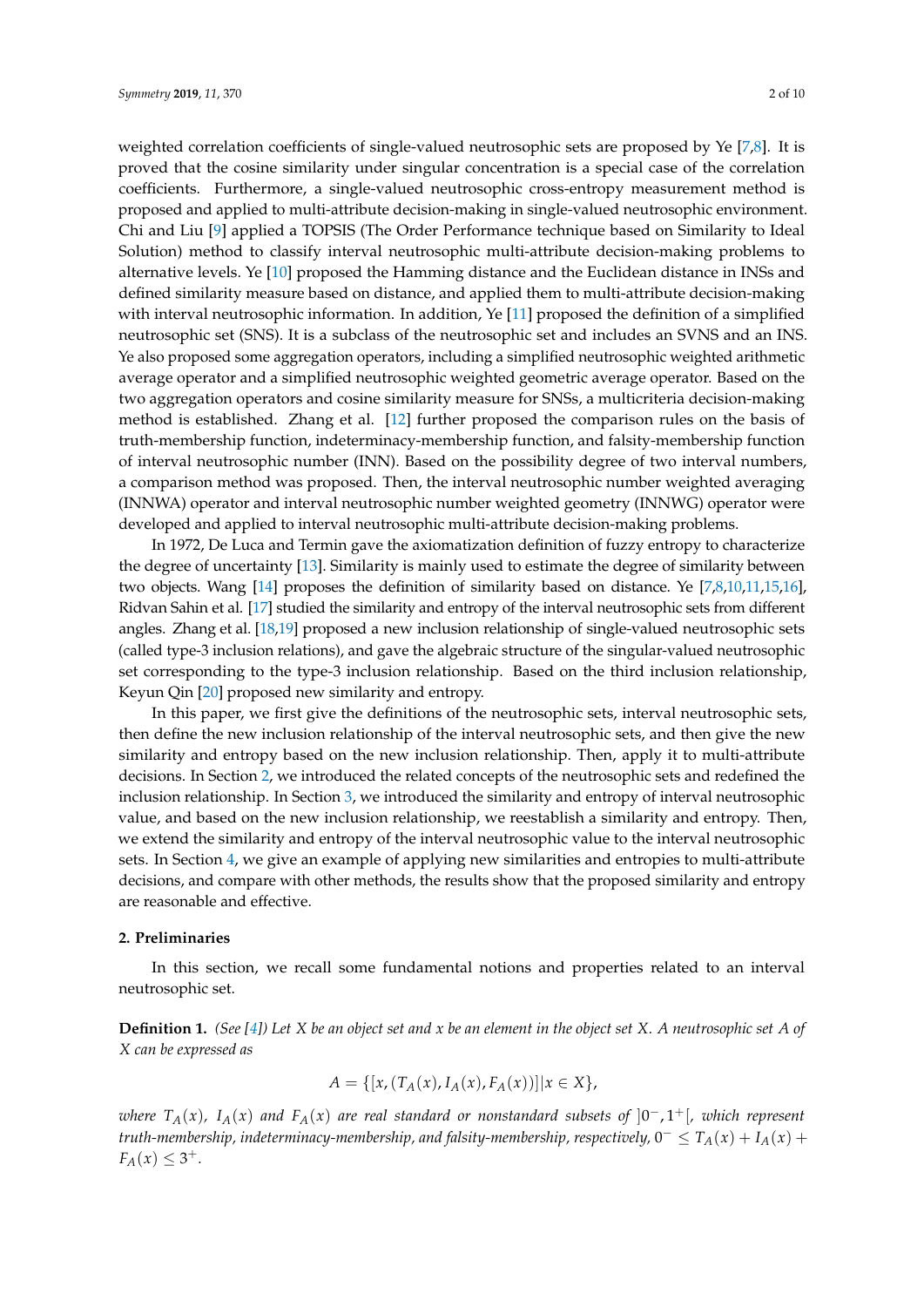In order to easily apply a neutrosophic set theory to science and engineering, Wang et al. [\[5\]](#page-8-4) presented the concept of interval neutrosophic set (INS) as follows.

**Definition 2.** *(See [\[5\]](#page-8-4)) Let X be an object set, an interval neutrosophic set A of X can be expressed as*

$$
A = \{ [x, (T_A(x), I_A(x), F_A(x))] | x \in X \},\
$$

*where, for each*  $x \in X$ ,  $T_A(x)$ ,  $I_A(x)$  and  $F_A(x)$  respectively represent truth-membership, *indeterminacy-membership, and falsity-membership, which are sub-sets belonging to [0, 1]. In addition,*  $((T_A(x), I_A(x), F_A(x)))$  *is the interval neutrosophic value.* 

**Definition 3.** (See [\[5\]](#page-8-4)) The complement of A is defined as  $A^c = \{ [x, (T_{A^c}(x), I_{A^c}(x), F_{A^c}(x)] | x \in X \}$ , among them  $T_{A^c} = F_A(x) = [F_A^L(x), F_A^U(x)]$ ,  $I_{A^c}(x) = [1 - I_A^U(x), 1 - I_A^L(x)]$ ,  $F_{A^c} = T_A(x) = [T_A^L(x), T_A^U(x)]$ .

For the inclusion relation of single-valued neutrosophic sets, an original definition is proposed by Smarandache. It is called type-1 inclusion relation in [\[18](#page-9-12)[,19\]](#page-9-13). Another one is called type-2 inclusion relation. Similarly, in the interval neutrosophic set, an original definition is proposed by Smarandache, we call it type-1 inclusion relation, and denoted by  $\subseteq_1$ .

**Definition 4.** (See [\[5\]](#page-8-4)) let A, B be the two interval neutrosophic sets,  $A \subseteq_1 B$  if and only if  $T_A^L(x) \leq T_B^L(x)$ ,  $T_A^U(x) \leq T_B^U(x)$ ,  $I_A^L(x) \geq I_B^L(x)$ ,  $I_A^U(x) \geq I_B^U(x)$ ,  $F_A^L(x) \geq F_B^L(x)$ ,  $F_A^U(x) \geq F_B^U(x)$ .

**Definition 5.** *Suppose that intervals*  $[\alpha_1, \beta_1]$ *,*  $[\alpha_2, \beta_2] \in [0, 1]$ *, then* 

$$
(1) \quad [\alpha_1, \beta_1] \leq [\alpha_2, \beta_2], \text{ iff } \alpha_1 \leq \alpha_2 \text{ and } \beta_1 \leq \beta_2;
$$

(2) 
$$
[\alpha_1, \beta_1] < [\alpha_2, \beta_2],
$$
 iff  $[\alpha_1, \beta_1] \leq [\alpha_2, \beta_2]$  and  $\alpha_1 < \alpha_2$  (or  $\beta_1 < \beta_2$ ).

In Definition 4, truth-membership, indeterminacy-membership, and falsity-membership are equally important, but, in some cases, people tend to pay more attention to true membership and false membership, so Zhang et al. [\[19\]](#page-9-13) proposed a new kind of inclusion relation and examined the basic properties of the new kind of inclusion relation.

**Definition 6.** *(See [\[19\]](#page-9-13)) Let A and B be two neutrosophic sets in the universe X. The type-3 inclusion* relation is defined as follows:  $A \subseteq_2 B$  if and only if  $x \in X$ ,  $(T_A(x) < T_B(x)$ ,  $F_A(x) < F_B(x)$ ), or  $(T_A(x) =$  $T_B(x), F_A(x) \ge F_B(x)$ , or  $(T_A(x) = T_B(x), F_A(x) = F_B(x)$  and  $I_A(x) > I_B(x)$ .

Based on [\[19\]](#page-9-13), we define a new inclusion relation called type-2 in the same way, and denoted by  $\subseteq$ 2.

**Definition 7.** Let  $x = ([x_1^L, x_1^U], [x_2^L, x_2^U], [x_3^L, x_3^U])$  and  $y = ([y_1^L, y_1^U], [y_2^L, y_2^U], [y_3^L, y_3^U])$  be the interval *neutrosophic values.*  $x \leq_2 y$  *if and only if one of the following three conditions is true:* 

- $y_1^L, y_2^L, y_3^L, y_4^L, y_5^L, y_6^L, y_7^L, y_9^L, y_9^L, y_9^L, y_{10}^L, y_{11}^L, y_{12}^L, y_{13}^L, y_{14}^L, y_{15}^L, y_{16}^L, y_{17}^L, y_{18}^L, y_{19}^L, y_{10}^L, y_{11}^L, y_{12}^L, y_{13}^L, y_{15}^L, y_{16}^L, y_{17}^L, y_{18}^L, y_{19}^L, y_{10}^L,$  $1^{1}$   $\sim$   $1^{1}$   $3^{1}$   $1^{1}$   $1^{1}$   $1^{1}$   $1^{1}$   $1^{1}$   $3^{1}$   $3^{1}$   $3^{1}$   $3^{1}$   $3^{1}$   $3^{1}$
- (2)  $[x_1^L, x_1^U] = [y_1^L, y_1^U]$  and  $[x_3^L, x_3^U] > [y_3^L, y_3^U]$ ;
- (3)  $[x_1^L, x_1^U] = [y_1^L, y_1^U]$  and  $[x_3^L, x_3^U] = [y_3^L, y_3^U]$  and  $[x_2^L, x_2^U] \geq [y_2^L, y_2^U]$ .

*The inclusion relations*  $\subseteq_2$  *of interval neutrosophic sets are based on it. Let A, B be the two interval neutrosophic sets, A* ⊆<sub>2</sub> *B if and only if one of the following three conditions is true:* 

- (1)  $[T_A^L(x), T_A^U(x)] < [T_B^L(x), T_B^U(x)]$  and  $[F_A^L(x), F_A^U(x)] \geq [F_B^L(x), F_B^U(x)]$ ;  $A^{(\lambda)}$ ,  $A^{(\lambda)}$   $\leq$   $A^{(\lambda)}$   $\leq$   $B^{(\lambda)}$ ,  $B^{(\lambda)}$   $\leq$   $B^{(\lambda)}$ ,  $B^{(\lambda)}$
- (2)  $[T_A^L(x), T_A^U(x)] = [T_B^L(x), T_B^U(x)]$  and  $[F_A^L(x), F_A^U(x)] > [F_B^L(x), F_B^U(x)]$ ;
- (3)  $[T_A^L(x), T_A^U(x)] = [T_B^L(x), T_B^U(x)]$  and  $[F_A^L(x), F_A^U(x)] = [F_B^L(x), F_B^U(x)]$  and  $[I_A^L(x), I_A^U(x)] \ge$  $[I_B^L(x), I_B^U(x)].$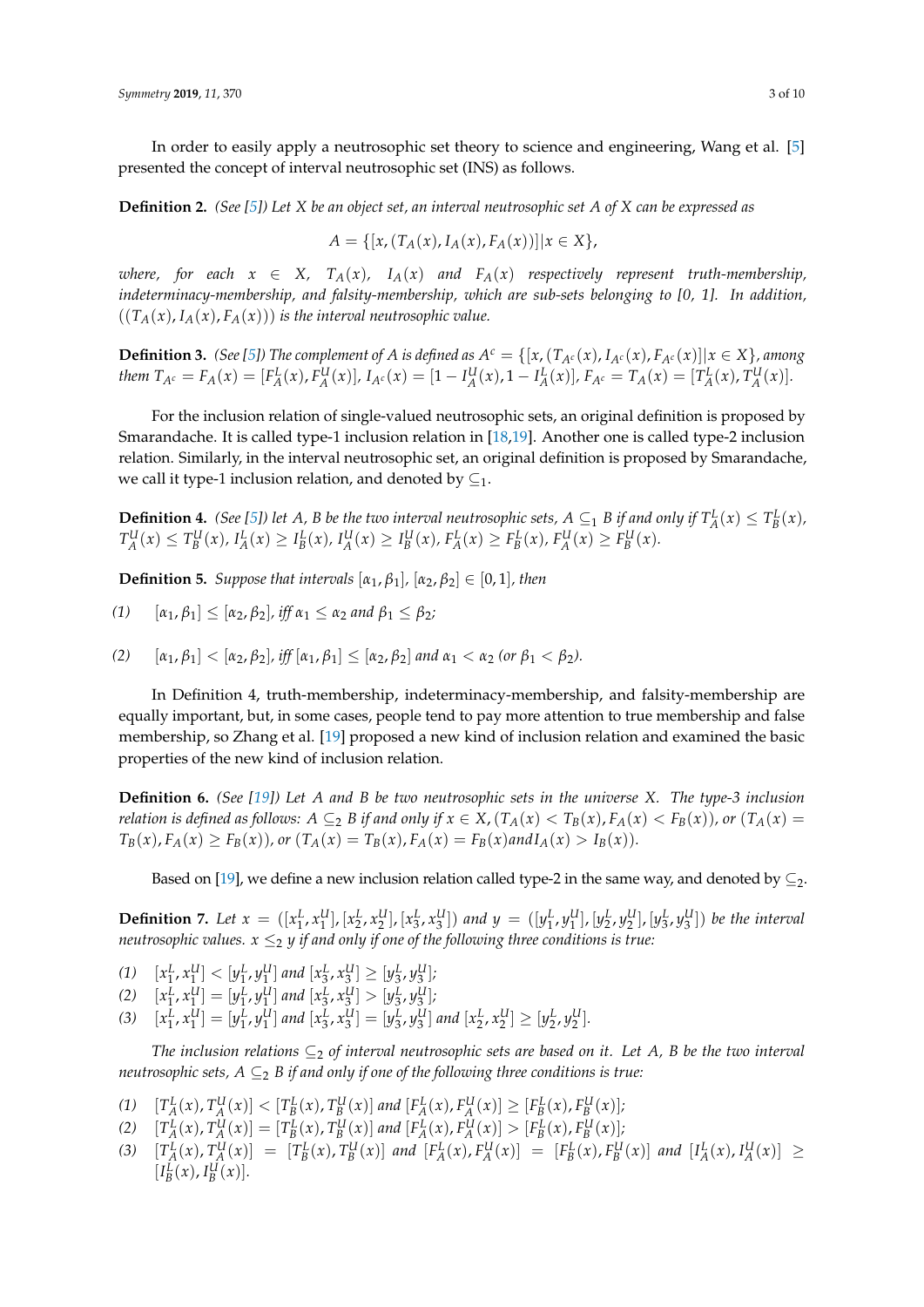#### <span id="page-3-0"></span>**3. Similarity and Entropy of Interval Neutrosophic Sets**

*3.1. Similarity of Interval Neutrosophic Value*

Let  $D^* = \{x | x = ([x_1^L, x_1^U], [x_2^L, x_2^U], [x_3^L, x_3^U])\}$  be the set of interval neutrosophic values.

**Definition 8.** *(See [\[10\]](#page-9-4))* Letting *S*:  $D^* \times D^* \longrightarrow [0, 1]$ *, the real function S* is a similarity between interval *neutrosophic values x and y, if S satisfies the following conditions:*

- $(P1)$   $0 \le S(x,y) \le 1;$
- $(P2)$  *S(x, y)* = 1 *if and only if x = y;*
- $(P3)$   $S(x,y) = S(y,x)$ ;

*(P4) For all x, y, z*  $\in$  *D*<sup>\*</sup>, if  $x \le y \le z$ , then  $S(x, z) \le S(x, y)$ ,  $S(x, z) \le S(y, z)$ .

Based on the first inclusion, many similarities have been proposed, such as [\[10,](#page-9-4)[21\]](#page-9-15):

 $S_1(x,y) = 1 - \frac{1}{6}(|x_1^L - y_1^L| + |x_1^U - y_1^U| + |x_2^L - y_2^L| + |x_2^U - y_2^U| + |x_3^L - y_3^L| + |x_3^U - y_3^U|);$  $S_2(x,y) = 1 - \frac{1}{6}((x_1^L - y_1^L)^2 + (x_1^U - y_1^U)^2 + (x_2^L - y_2^L)^2 + (x_2^U - y_2^U)^2 + (x_3^L - y_3^L)^2 + (x_3^U - y_3^U)^2)^{\frac{1}{2}}$  $S_3(x,y) = 1 - \frac{1}{3} \{ \max[|x_1^L - y_1^L|, |x_1^U - y_1^U|] + \max[|x_2^L - y_2^L|, |x_2^U - y_2^U|] + \max[|x_3^L - y_3^L|, |x_3^U - y_3^U|] \};$  $S_4(x,y) = 1 - \max[\frac{1}{2}(|x_1^L - y_1^L| + |x_1^U - y_1^U|), \frac{1}{2}(|x_2^L - y_2^L|, |x_2^U - y_2^U|) + \frac{1}{2}(|x_3^L - y_3^L| + |x_3^U - y_3^U|)].$ 

The above similarity is based on the first inclusion to successfully solve many problems, but it is not suitable to the inclusion relationship in Definition 7. For example, *x* = ([0.3,0.4], [0.1,0.2], [0.8,0.9]), *y* = ([0.5,0.6], [0.7,0.9], [0.4,0.5]), *z* = ([0.5,0.7], [0.4,0.5], [0.2,0.3]), then  $S_1(x,y) = \frac{35}{60} ≈ 0.5833$ ,  $S_1(y,z) =$ 0.8,  $S_1(x,z) = \frac{37}{60} \approx 0.6167$ , so  $S_1(x,y) < S_1(x,z)$ .  $S_2(x,y) \approx 0.8137$ ,  $S_2(y,z) \approx 0.9028$ ,  $S_2(x,z) \approx 0.9028$ 0.8309, so  $S_2(x,y)$  <  $S_2(x,z)$ .  $S_3(x,y) = \frac{17}{30} \approx 0.5667$ ,  $S_3(y,z) = \frac{23}{30} \approx 0.7667$ ,  $S_3(x,z) = 0.6$ , so  $S_3(x,y) < S_3(x,z)$ .  $S_4(x,y) = 0.35$ ,  $S_4(y,z) = 0.65$ ,  $S_4(x,z) = 0.4$ , so  $S_4(x,y) < S_4(x,z)$ .

Through the above analysis, we propose a new similarity based on  $\subseteq$ <sub>2</sub>.

**Definition 9.** Let  $x = ([x_1^L, x_1^U], [x_2^L, x_2^U], [x_3^L, x_3^U]), y = ([y_1^L, y_1^U], [y_2^L, y_2^U], [y_3^L, y_3^U]),$  We define the *following similarity:*

$$
S(x,y) = \begin{cases} 1 - \frac{|x_2^L - y_2^L| + |x_2^L - y_2^L|}{4}, & [x_1^L, x_1^U] = [y_1^L, y_1^U] \text{ and } [x_3^L, x_3^U] = [y_3^L, y_3^U].\\ \frac{4 - |x_1^L - y_1^L| - |x_1^U - y_1^U| - |x_3^L - y_3^L| - |x_3^U - y_3^U|}{8}, & \text{else.} \end{cases}
$$
(1)

**Theorem 1.** *S*(*x*, *y*) *defined as formula (1) is a similarity between x and y.*

**Proof.** Let  $x = ([x_1^L, x_1^U], [x_2^L, x_2^U], [x_3^L, x_3^U]) \in D^*$ ,  $y = ([y_1^L, y_1^U], [y_2^L, y_2^U], [y_3^L, y_3^U]) \in D^*$ , if  $[x_1^L, x_1^U] =$ 1  $\left[ \frac{\mu_2}{\mu_3}, \frac{\mu_3}{\mu_3}, \frac{\mu_1}{\mu_3} \right]$   $\left[ \begin{array}{c} D \\ D \end{array}, y \right] = \left[ \begin{array}{c} \frac{\mu_1}{\mu_1}, \frac{\mu_1}{\mu_1} \\ \frac{\mu_2}{\mu_1}, \frac{\mu_2}{\mu_2}, \frac{\mu_3}{\mu_3}, \frac{\mu_3}{\mu_3} \right] \right] \left[ \begin{array}{c} D \\ D \end{array}, \begin{array}{c} \frac{\mu_1}{\mu_1}, \frac{\mu_1}{\mu_1} \end{array} \right]$  $[y_1^L, y_1^U]$  and  $[x_3^L, x_3^U] = [y_3^L, y_3^U]$ , then  $S(x, y) = 1 - \frac{|x_2^L - y_2^U| + |x_2^U - y_3^U|}{4}$  $\frac{4}{3} \cdot \frac{4}{1} \cdot \frac{4}{1} \cdot \frac{4}{1} \cdot \frac{4}{1} \cdot \frac{4}{1} \cdot \frac{4}{1} \cdot \frac{4}{1} \cdot \frac{4}{1} \cdot \frac{4}{1} \cdot \frac{4}{1} \cdot \frac{4}{1} \cdot \frac{4}{1} \cdot \frac{4}{1} \cdot \frac{4}{1} \cdot \frac{4}{1} \cdot \frac{4}{1} \cdot \frac{4}{1} \cdot \frac{4}{1} \cdot \frac{4}{1} \cdot \frac{4}{1} \cdot \frac{4}{1} \cdot \frac{4}{1} \cdot \frac{4}{1} \cdot \frac{4$  $[y_1^L, y_1^U]$  and  $[x_3^L, x_3^U] \neq [y_3^L, y_3^U]$ , then  $S(x, y) = \frac{4-|x_1^L - y_1^L| - |x_1^U - y_1^U| - |x_3^L - y_3^L| - |x_3^U - y_3^U|}{8}$  $\frac{|-\|x_3-y_3\|-\|x_3-y_3\|}{8}$ , so  $0 \le S(x,y) \le 0.5$ .

- (*P*1) Obviously,  $0 \le S(x, y) \le 1$ .
- $(2)^{x}$   $S(x,y) = 1$ , if and only if  $S(x,y) = 1 \frac{|x_2^L y_2^L| + |x_2^U y_2^U|}{4}$  $\frac{1}{4} \frac{[x_2^2 - y_2^2]}{4}$ , if and only if  $[x_1^L, x_1^U] = [y_1^L, y_1^U]$ ,  $[x_3^L, x_3^U] = [y_3^L, y_3^U]$  and  $[x_2^L, x_2^U] = [y_2^L, y_2^U]$ .
- (*P*3) Obviously,  $S(x, y) = S(y, x)$ .
- (P4) Let  $x = ([x_1^L, x_1^U], [x_2^L, x_2^U], [x_3^L, x_3^U]), y = ([y_1^L, y_1^U], [y_2^L, y_2^U], [y_3^L, y_3^U]), z = ([z_1^L, z_1^U], [z_2^L, z_2^U], [z_3^L, z_3^U]),$

and  $x \leq y \leq z$ , then (1) If  $[x_1^L, x_1^U] < [y_1^L, y_1^U]$ ,  $[x_3^L, x_3^U] \geq [y_3^L, y_3^U]$  and  $[y_1^L, y_1^U] < [z_1^L, z_1^U]$ ,  $[y_3^L, y_3^U] \geq [z_3^L, z_3^U]$ ,  $\text{so } S(x,y) = \frac{4-|x_1^L-y_1^L|-|x_1^U-y_1^U|-|x_3^L-y_3^L|-|x_3^U-y_3^U|}{8}$  $\frac{S(x,y)}{S(x,y)} = \frac{S(x,y)}{S(x,y)} + \frac{S(x,y)}{S(x,y)} = \frac{S(x,y)}{S(x,y)} + \frac{S(x,y)}{S(x,y)} + \frac{S(x,y)}{S(x,y)} + \frac{S(x,y)}{S(x,y)} + \frac{S(x,y)}{S(x,y)}$  $\frac{S^{(-|y_3-z_3|-|y_3-z_3|)}}{S^{(x,z)}}$ , S(x, z) =  $\frac{4-|x_1^L-z_1^L|-|x_1^U-z_1^U|-|x_3^L-z_3^L|-|x_3^U-z_3^U|}{}$  $\frac{[y_1-x_3-z_3]-[x_3-z_3]}{8}$ , also because  $[x_1^L, x_1^U] < [y_1^L, y_1^U] < [z_1^L, z_1^U]$ ,  $[x_3^L, x_3^U] \geq [y_3^L, y_3^U] \geq 0$  $[z_3^L, z_3^U]$ , so  $S(x, z) \le S(x, y)$ ,  $S(x, z) \le S(y, z)$ .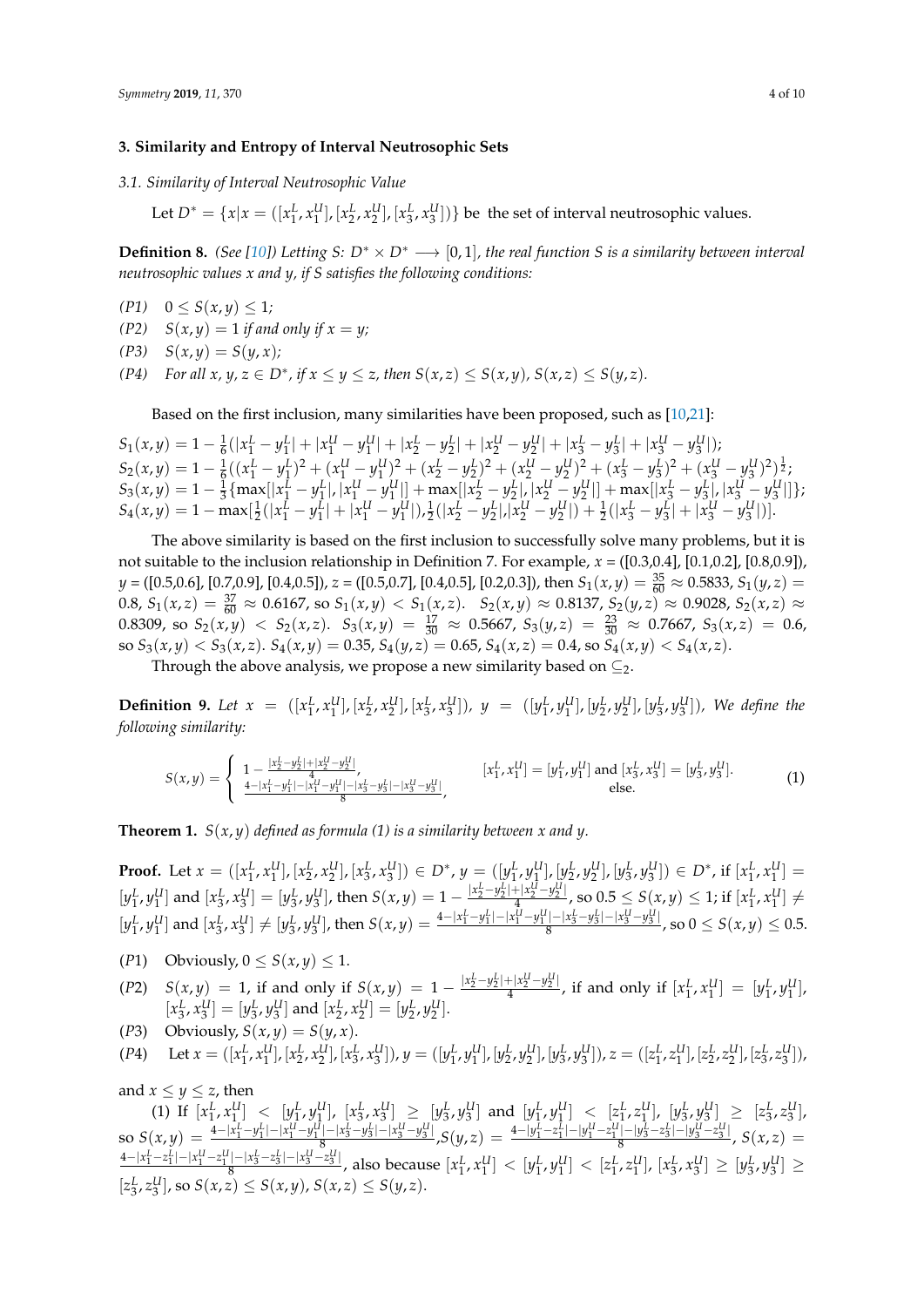(2) If  $[x_1^L, x_1^U] < [y_1^L, y_1^U]$ ,  $[x_3^L, x_3^U] \geq [y_3^L, y_3^U]$  and  $[y_1^L, y_1^U] = [z_1^L, z_1^U]$ ,  $[y_3^L, y_3^U] > [z_3^L, z_3^U]$ ,  $\text{so } S(x,y) = \frac{4-|x_1^L-y_1^L|-|x_1^U-y_1^U|-|x_3^L-y_3^L|-|x_3^U-y_3^U|}{8}$  $S(y,z)=\frac{4-|y_1^L-z_1^L|-|y_1^U-z_1^L|-|y_3^L-z_3^L|-|y_3^L-z_3^L|-|y_3^L-z_3^L|}{8}$  $\frac{S^{(-|y_3-z_3|-|y_3-z_3|)}}{S}$ ,  $S(x,z)$  =  $\frac{4-|x_1^L-z_1^L|-|x_1^U-z_1^U|-|x_3^L-z_3^L|-|x_3^U-z_3^U|}$  $\frac{[y_1-x_3-z_3-1]x_3-z_3}{8}$ , also because  $[x_1^L, x_1^U] < [y_1^L, y_1^U] = [z_1^L, z_1^U]$ ,  $[x_3^L, x_3^U] \geq [y_3^L, y_3^U] >$  $[z_3^L, z_3^U]$ , so  $S(x, z) \leq S(x, y)$ ,  $S(x, z) \leq S(y, z)$ . 3 3 (3) If [*x L* 1 , *x U* 1 ] < [*y L* 1 , *y U* 1 ], [*x L* 3 , *x U* 3 ] ≥ [*y L* 3 , *y U* 3 ] and [*y L* 1 , *y U* 1 ] = [*z L* 1 , *z U* 1 ], [*y L* 3 , *y U* 3 ] = [*z L* 3 , *z U* 3 ],  $[y_2^L, y_2^U] \geq [z_2^L, z_2^U]$ , so  $S(x, y) = \frac{4-|x_1^L - y_1^U| - |x_1^U - y_1^U| - |x_3^L - y_3^L| - |x_3^U - y_3^U|}{8}$  $\frac{S^{1}[-|x_{3}^{L}-y_{3}^{L}|-|x_{3}^{U}-y_{3}^{U}|}{4}$ ,  $S(y,z) = 1 - \frac{|y_{2}^{L}-z_{2}^{L}|+|y_{2}^{U}-z_{2}^{U}|}{4}$  $\frac{1+y_2-2}{4}$ ,  $S(x,z) = \frac{4-|x_1^L-z_1^L|-|x_1^U-z_1^U|-|x_3^L-z_3^L|-|x_3^U-z_3^U|} {8}$  $\frac{y_1 - x_3 - z_3 - x_4}{s}$ , also because  $[x_1^L, x_1^U] < [y_1^L, y_1^U] = [z_1^L, z_1^U]$ ,  $[x_3^L, x_3^U] \ge$  $[y_3^L, y_3^U] = [z_3^L, z_3^U], [y_2^L, y_2^U] \ge [z_2^L, z_2^U],$  so  $S(x, z) \le S(x, y), S(x, z) < 0.5 \le S(y, z)$ . (4) If  $[x_1^L, x_1^U] = [y_1^L, y_1^U]$ ,  $[x_3^L, x_3^U] > [y_3^L, y_3^U]$  and  $[y_1^L, y_1^U] < [z_1^L, z_1^U]$ ,  $[y_3^L, y_3^U] \geq [z_3^L, z_3^U]$ ,  $\text{so } S(x,y) = \frac{4-|x_1^L-y_1^L|-|x_1^U-y_1^U|-|x_3^L-y_3^L|-|x_3^U-y_3^U|}{8}$  $\frac{S^{[t]} - |x_2^L - y_3^L| - |x_3^U - y_3^U|}{8}$ ,  $S(y,z) = \frac{4 - |y_1^L - z_1^L| - |y_1^U - z_1^U| - |y_3^L - z_3^L| - |y_3^U - z_3^U|}{8}$  $\frac{S^{(-|y_3-z_3|-|y_3-z_3|)}}{S^{(x,z)}}$ , S(x, z) =  $\frac{4-|x_1^L-z_1^L|-|x_1^U-z_1^U|-|x_3^L-z_3^L|-|x_3^U-z_3^U|}{}$  $\frac{1-|x_3-z_3|-|x_3-z_3|}{8}$ , also because  $[x_1^L, x_1^U] = [y_1^L, y_1^U] < [z_1^L, z_1^U]$ ,  $[x_3^L, x_3^U] > [y_3^L, y_3^U] \ge$  $[z_3^L, z_3^U]$ , so  $S(x, z) \le S(x, y)$ ,  $S(x, z) \le S(y, z)$ . (5) If  $[x_1^L, x_1^U] = [y_1^L, y_1^U]$ ,  $[x_3^L, x_3^U] > [y_3^L, y_3^U]$  and  $[y_1^L, y_1^U] = [z_1^L, z_1^U]$ ,  $[y_3^L, y_3^U] > [z_3^L, z_3^U]$ ,  $\text{so } S(x,y) = \frac{4-|x_1^L-y_1^L|-|x_1^U-y_1^U|-|x_3^L-y_3^L|-|x_3^U-y_3^U|}{8}$  $\frac{S(x,y)}{S(x,y)}[1 - |x_3^L - y_3^U|]$  ,  $S(y,z) = \frac{4 - |y_1^L - z_1^L| - |y_1^U - z_1^U| - |y_3^L - z_3^L| - |y_3^U - z_3^U|}{8}$  $S^{(-|y_3-z_3|-|y_3-z_3|)}$ ,  $S(x,z) =$  $\frac{4-|x_1^L-z_1^L|-|x_1^U-z_1^U|-|x_3^L-z_3^L|-|x_3^U-z_3^U|}$  $\frac{[x_1^L, x_3^L, x_3^L, x_3^L, x_4^L]}{8}$ , also because  $[x_1^L, x_1^U] = [y_1^L, y_1^U] = [z_1^L, z_1^U], [x_3^L, x_3^U] > [y_3^L, y_3^U] > 0$  $[z_3^L, z_3^U]$ , so  $S(x, z) \le S(x, y)$ ,  $S(x, z) \le S(y, z)$ . (6) If  $[x_1^L, x_1^U] = [y_1^L, y_1^U]$ ,  $[x_3^L, x_3^U] > [y_3^L, y_3^U]$  and  $[y_1^L, y_1^U] = [z_1^L, z_1^U]$ ,  $[y_3^L, y_3^U] = [z_3^L, z_3^U]$ ,  $[y_2^L, y_2^U] \geq [z_2^L, z_2^U]$ , so  $S(x, y) = \frac{4-|x_1^L - y_1^U| - |x_1^U - y_1^U| - |x_3^L - y_3^L| - |x_3^U - y_3^U|}{8}$  $\frac{S^{1}[-|x_{3}^{L}-y_{3}^{L}|-|x_{3}^{U}-y_{3}^{U}|}{4}$ ,  $S(y,z) = 1 - \frac{|y_{2}^{L}-z_{2}^{L}|+|y_{2}^{U}-z_{2}^{U}|}{4}$  $\frac{192-2}{4}$ ,  $S(x,z) = \frac{4-|x_1^L-z_1^L|-|x_1^U-z_1^U|-|x_3^L-z_3^L|-|x_3^U-z_3^U|} {8}$  $\frac{1-|x_3-z_3| - |x_3-z_3|}{8}$ , also because  $[x_1^L, x_1^U] = [y_1^L, y_1^U] = [z_1^L, z_1^U]$ ,  $[x_3^L, x_3^U] >$  $[y_3^L, y_3^U] = [z_3^L, z_3^U], [y_2^L, y_2^U] \ge [z_2^L, z_2^U],$  so  $S(x, z) = S(x, y), S(x, z) < 0.5 \le S(y, z)$ . (7) If  $[x_1^L, x_1^U] = [y_1^L, y_1^U]$ ,  $[x_3^L, x_3^U] = [y_3^L, y_3^U]$ ,  $[x_2^L, x_2^U] \geq [y_2^L, y_2^U]$  and  $[y_1^L, y_1^U] < [z_1^L, z_1^U]$ ,  $[y_3^L, y_3^U] \geq [z_3^L, z_3^U]$ , so  $S(x, y) = 1 - \frac{|x_2^L - y_2^L| + |x_2^U - y_3^U|}{4}$  $\frac{4-|y_1^L-z_1^L|-|y_1^L-z_1^L|-|y_1^L-z_1^L|-|y_3^L-z_3^L|-|y_3^L-z_3^L|} {8}$  $\frac{1}{8}$   $\frac{193}{8}$   $\frac{231}{193}$   $\frac{231}{3}$  $S(x,z) = \frac{4-|x_1^L-z_1^L|-|x_1^U-z_1^U|-|x_3^L-z_3^L|-|x_3^U-z_3^U|} {8}$  $\frac{y_1 - x_3 - z_3 - x_4}{s}$ , also because  $[x_1^L, x_1^U] = [y_1^L, y_1^U] < [z_1^L, z_1^U]$ ,  $[x_3^L, x_3^U] =$  $[y_3^L, y_3^U] \ge [z_3^L, z_3^U], [x_2^L, x_2^U] \ge [y_2^L, y_2^U],$  so  $S(x, z) < 0.5 \le S(x, y)$ ,  $S(x, z) \le S(y, z)$ . (8) If  $[x_1^L, x_1^U] = [y_1^L, y_1^U]$ ,  $[x_3^L, x_3^U] = [y_3^L, y_3^U]$ ,  $[x_2^L, x_2^U] \geq [y_2^L, y_2^U]$  and  $[y_1^L, y_1^U] = [z_1^L, z_1^U]$ ,  $[y_3^L, y_3^U] > [z_3^L, z_3^U]$ , so  $S(x, y) = 1 - \frac{|x_2^L - y_2^L| + |x_2^U - y_3^U|}{4}$  $\frac{4-|y_1^L-z_1^L|-|y_1^L-z_1^L|-|y_1^L-z_1^L|-|y_3^L-z_3^L|-|y_3^L-z_3^L|} {8}$  $\frac{1}{8}$   $\frac{193}{8}$   $\frac{231}{193}$   $\frac{231}{3}$  $S(x,z) = \frac{4-|x_1^L-z_1^L|-|x_1^U-z_1^U|-|x_3^L-z_3^L|-|x_3^U-z_3^U|} {8}$  $[y_1^L, y_1^U] = [x_1^L, z_1^U, y_1^U] = [y_1^L, y_1^U] = [z_1^L, z_1^U], [x_2^L, x_3^U] =$  $[y_3^L, y_3^U] > [z_3^L, z_3^U], [x_2^L, x_2^U] \ge [y_2^L, y_2^U],$  so  $S(x, z) < 0.5 \le S(x, y)$ ,  $S(x, z) \le S(y, z)$ . (9) If  $[x_1^L, x_1^U] = [y_1^L, y_1^U]$ ,  $[x_3^L, x_3^U] = [y_3^L, y_3^U]$ ,  $[x_2^L, x_2^U] \geq [y_2^L, y_2^U]$  and  $[y_1^L, y_1^U] = [z_1^L, z_1^U]$ ,  $[y_3^L, y_3^U] =$  $[z_3^L, z_3^U], [y_2^L, y_2^U] \geq [z_2^L, z_2^U],$  so  $S(x, y) = 1 - \frac{|x_2^L - y_2^L| + |x_2^U - y_2^U|}{4}$  $\frac{1+|x_{2}^{U}-y_{2}^{U}|}{4}$ ,S $(y,z)=1-\frac{|y_{2}^{L}-z_{2}^{L}|+|y_{2}^{U}-z_{2}^{U}|}{4}$  $S(x, z) =$  $1-\frac{|x_2^L-z_2^L|+|x_2^U-z_2^U|}{4}$  $\frac{[1+1]x_2^2-2_2^2|}{4}$ , also because  $[x_1^L, x_1^U]=[y_1^L, y_1^U]=[z_1^L, z_1^U], [x_3^L, x_3^U]=[y_3^L, y_3^U]=[z_3^L, z_3^U], [x_2^L, x_2^U]\geq 0$  $[y_2^L, y_2^U] \geq [z_2^L, z_2^U]$ , so  $S(x, z) < 0.5 \leq S(x, y)$ ,  $S(x, z) = S(y, z)$ . Therefore, as defined in formula (1), a similarity between *x* and *y* is defined.  $\square$ 

## *3.2. Entropy of Interval Neutrosophic Value*

Since entropy is also an important means in the analysis of uncertainty information, we give the concept of entropy of interval neutrosophic value.

**Definition 10.** *(See [\[22\]](#page-9-16))* Letting  $E: D^* \longrightarrow [0, 1]$ *, the real function*  $E$  *is an entropy of interval neutrosophic value, if E satisfies the following conditions:*

- *(N1)*  $E(x) = 0$  *if and only if*  $[x_1^L, x_1^U] = [0, 0]$  *or*  $[1, 1]$  *and*  $[x_3^L, x_3^U] = [0, 0]$  *or*  $[1, 1]$ *;*
- (N2)  $E(x) = 1$  *if and only if*  $[x_1^L, x_1^U] = [x_2^L, x_2^U] = [x_3^L, x_3^U] = [0.5, 0.5]$ ;
- $E(x) = E(x^c)$ ;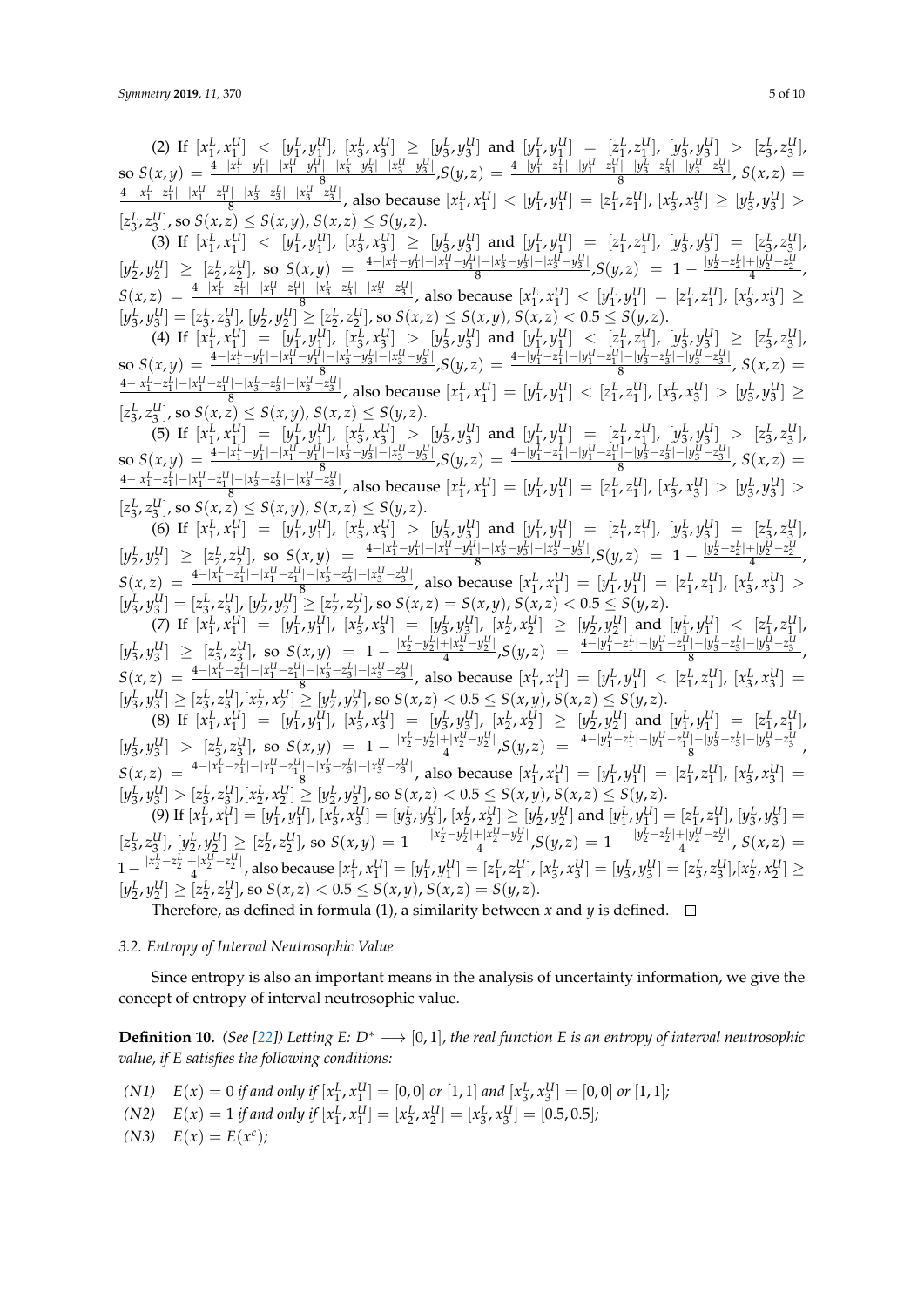$(N4)$  Let  $x = ([x_1^L, x_1^U], [x_2^L, x_2^U], [x_3^L, x_3^U]) \in D^*$ ,  $y = ([y_1^L, y_1^U], [y_2^L, y_2^U], [y_3^L, y_3^U]) \in D^*$ , then  $y^c =$  $([y_3^L, y_3^U], [1 - y_2^U, 1 - y_2^L], [y_1^L, y_1^U]), E(x) \le E(y)$ , that is, x is more ambiguous than y, if  $x \le 2$  y, *when*  $y \leq_2 y^c$ , or if  $y \leq_2 x$ , when  $y^c \leq_2 y$ .

Entropy is usually calculated by the similarity of  $x$  and  $x^c$ , so we define the following entropy:

$$
E(x) = S(x, x^c) = \begin{cases} 1 - \frac{|2x_2^L - 1| + |2x_2^U - 1|}{4}, & [x_1^L, x_1^U] = [x_3^L, x_3^U] = [0.5, 0.5],\\ \frac{4 - 2|x_1^L - x_3^L| - 2|x_1^U - x_3^U|}{8}, & \text{else.} \end{cases}
$$
(2)

Furthermore, if interval neutrosophic values are a fuzzy set i.e.,

$$
D^* = x | x = ([x_1^L, x_1^u], [x_1^L, x_1^u], [1 - x_1^L, 1 - x_1^u]),
$$

then Definition 10 is equivalent to the definition of entropy measure given by de Luca and Termini [\[13\]](#page-9-7). If interval neutrosophic values are an intuitionistic fuzzy set i.e.,

$$
D^* = x | x = ([x_1^L, x_1^u], [1 - x_1^u - x_3^u, 1 - x_1^L - x_3^L], [x_3^L, x_3^u]),
$$

then Definition 10 is equivalent to the definition of entropy measure given in [\[23\]](#page-9-17).

**Theorem 2.**  $E(x)$  *defined as (2) is an entropy of x.* 

**Proof.** If  $[x_1^L, x_1^U] = [x_3^L, x_3^U] = [0.5, 0.5]$ , then  $E(x) = 1 - \frac{|2x_2^L - 1| + |2x_2^U - 1|}{4}$ , so  $0.5 \le E(x) \le 1$ ; otherwise,  $E(x) = \frac{4-2|x_1^L - x_3^L| - 2|x_1^U - x_3^U|}{8}$  $\frac{|z_1z_4 - x_3|}{8}$ , so  $0 \le E(x) \le 0.5$ .

- $E(x) = 0$  if and only if  $|x_1^L x_1^U| = 1$  and  $|x_3^L x_3^U| = 1$ , also because  $[x_1^L, x_1^U] \in [0, 1]$  and  $[x_3^L, x_3^U] \in [0,1]$ , so  $[x_1^L, x_1^U] = [0,0]$  or  $[1,1]$ ,  $[x_1^L, x_1^U] = [1,1]$  or  $[0,0]$ , so x is a distinct set.
- (*N*2) Obviously,  $E(x) = 1$  if and only if  $[x_1^L, x_1^U] = [x_2^L, x_2^U] = [x_3^L, x_3^U] = [0.5, 0.5]$ ,
- (*N*3) Obviously,  $E(x) = E(x^c)$ .
- (N4) Let  $x = ([x_1^L, x_1^U], [x_2^L, x_2^U], [x_3^L, x_3^U]) \in D^*$ ,  $y = ([y_1^L, y_1^U], [y_2^L, y_2^U], [y_3^L, y_3^U]) \in D^*$ , then  $y = ([y_3^L, y_3^U], [1 - y_2^U, 1 - y_2^L], [y_1^L, y_1^U]),$  if  $x \leq_2 y$ , when  $y \leq_2 y^c$ , because

$$
E(x) = \begin{cases} 1 - \frac{|2x_2^L - 1| + |2x_2^U - 1|}{4}, & [x_1^L, x_1^U] = [x_3^L, x_3^U] = [0.5, 0.5],\\ \frac{4 - 2|x_1^L - x_3^L| - 2|x_1^U - x_3^U|}{8}, & \text{else,} \end{cases}
$$

$$
E(y) = \begin{cases} 1 - \frac{|2y_2^L - 1| + |2y_2^U - 1|}{4}, & [y_1^L, y_1^U] = [y_3^L, y_3^U] = [0.5, 0.5].\\ \frac{4 - 2|y_1^L - y_3^L| - 2|y_1^U - y_3^U|}{8}, & \text{else.} \end{cases}
$$

 $(1)$  If  $[y_1^L, y_1^U] < [y_3^L, y_3^U]$ ,  $[y_3^L, y_3^U] \geq [y_1^L, y_1^U]$  and  $[x_1^L, x_1^U] < [y_1^L, y_1^U]$ ,  $[x_3^L, x_3^U] \geq [y_3^L, y_3^U]$ , so  $[x_1^L, x_1^U] < [y_1^L, y_1^U] < [y_3^L, y_3^U] \le [x_3^L, x_3^U]$ , therefore  $|x_1^L - x_3^L| \ge |y_1^L - y_3^L|$ ,  $|x_1^U - x_3^U| \ge |y_1^U - y_3^U|$ , also because  $E(x) = \frac{4-2|x_1^L - x_3^L| - 2|x_1^L - x_3^U|}{8}$  $\frac{|{-2|x_1^U - x_3^U|}}{8}$ ,  $E(y) = \frac{4{-2|y_1^L - y_3^L|} - 2|y_1^U - y_3^U|}{8}$  $\frac{e^{(-2|y_1-y_3|)}}{8}$ , so  $E(x) \leq E(y)$ .

(2) If  $[y_1^L, y_1^U] < [y_3^L, y_3^U]$ ,  $[y_3^L, y_3^U] \geq [y_1^L, y_1^U]$  and  $[x_1^L, x_1^U] = [y_1^L, y_1^U]$ ,  $[x_3^L, x_3^U] > [y_3^L, y_3^U]$ , so  $[x_1^L, x_1^U] = [y_1^L, y_1^U] < [y_3^L, y_3^U] \le [x_3^L, x_3^U]$ , therefore  $|x_1^L - x_3^L| \ge |y_1^L - y_3^L|$ ,  $|x_1^U - x_3^U| \ge |y_1^U - y_3^U|$ , also because  $E(x) = \frac{4-2|x_1^L - x_3^L| - 2|x_1^L - x_3^U|}{8}$  $\mathcal{E}(y) = \frac{4-2|y_1^L-y_3^L|-2|y_1^L-y_3^L|}{3}$  $\frac{e^{(-2|y_1-y_3|)}}{8}$ , so  $E(x) \leq E(y)$ .

(3) If  $[y_1^L, y_1^U] < [y_3^L, y_3^U]$ ,  $[y_3^L, y_3^U] \geq [y_1^L, y_1^U]$  and  $[x_1^L, x_1^U] = [y_1^L, y_1^U]$ ,  $[x_3^L, x_3^U] = [y_3^L, y_3^U]$ ,  $[x_2^L, x_2^U] =$  $[y_2^L, y_2^U]$ , so  $[x_1^L, x_1^U] = [y_1^L, y_1^U] < [y_3^L, y_3^U] = [x_3^L, x_3^U]$ , therefore  $|x_1^L - x_3^L| \ge |y_1^L - y_3^L|$ ,  $|x_1^U - x_3^U| \ge |y_1^L - y_3^L|$  $|y_1^U - y_3^U|$ , also because  $E(x) = \frac{4-2|x_1^L - x_3^L| - 2|x_1^U - x_3^U|}{8}$  $\frac{|{-2|x_1^U - x_3^U|}}{8}$ ,  $E(y) = \frac{4{-2|y_1^L - y_3^L|} - 2|y_1^U - y_3^U|}{8}$  $\frac{e^{(-2|y_1-y_3|)}}{8}$ , so  $E(x) \le E(y)$ . (4) If  $[y_1^L, y_1^U] = [y_3^L, y_3^U], [y_3^L, y_3^U] > [y_1^L, y_1^U],$  contradiction.

(5) If  $[y_1^L, y_1^U] = [y_3^L, y_3^U], [y_2^L, y_2^U] \ge [1 - y_2^U, 1 - y_1^L]$  and  $[x_1^L, x_1^U] < [y_1^L, y_1^U], [x_3^L, x_3^U] \ge [y_3^L, y_3^U],$ so  $[x_1^L, x_1^U] < [y_1^L, y_1^U] = [y_3^L, y_3^U] \le [x_3^L, x_3^U]$ ; if  $[y_1^L, y_1^U] = [y_3^L, y_3^U] = [0.5, 0.5]$ , then  $E(x) =$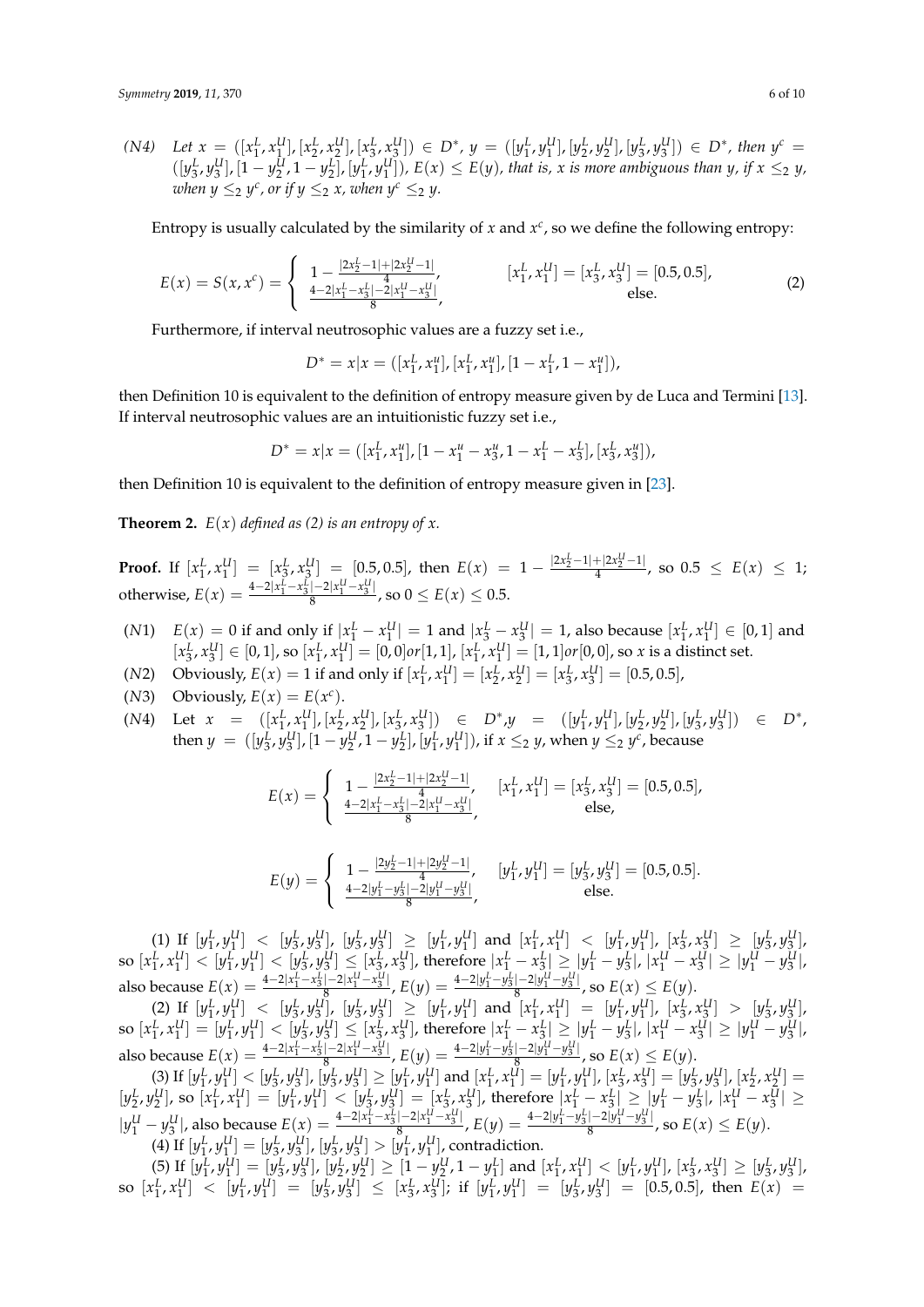$\frac{4-2|x_1^L-x_3^L|-2|x_1^U-x_3^U|}{4}$  $\frac{1-2|x_1^U-x_3^U|}{8}$ ,  $E(y)=1-\frac{|2y_2^L-1|+|2y_2^U-1|}{4}$ , so  $E(x)\leq 0.5\leq E(y)$ ; if  $[y_1^L,y_1^U]=[y_3^L,y_3^U]\neq [0.5,0.5]$ , then  $E(x) = \frac{4-2|x_1^L - x_3^L| - 2|x_1^L - x_3^U|}{8}$  $\frac{(-2|x_1^U - x_3^U|)}{8}$ ,  $E(y) = \frac{4-2|y_1^L - y_3^L| - 2|y_1^U - y_3^U|}{8}$  $\frac{|y_1 - y_3|}{8}$ , also because  $|x_1^L - x_3^L| \ge |y_1^L - y_3^L| = 0$ ,  $|x_1^U - x_3^U| \ge |y_1^U - y_3^U| = 0$ , so  $E(x) \le E(y)$ . In summary,  $E(x) \le E(y)$ .

(6) If  $[y_1^L, y_1^U] = [y_3^L, y_3^U], [y_2^L, y_2^U] \ge [1 - y_2^U, 1 - y_1^L]$  and  $[x_1^L, x_1^U] = [y_1^L, y_1^U], [x_3^L, x_3^U] > [y_3^L, y_3^U],$ so  $[x_1^L, x_1^U] = [y_1^L, y_1^U] = [y_3^L, y_3^U] < [x_3^L, x_3^U]$ ; if  $[y_1^L, y_1^U] = [y_3^L, y_3^U] = [0.5, 0.5]$ , then  $E(x) =$  $\frac{4-2|x_1^L-x_3^L|-2|x_1^U-x_3^U|}{2}$  $\frac{1-2|x_1^U-x_3^U|}{8}$ ,  $E(y)=1-\frac{|2y_2^L-1|+|2y_2^U-1|}{4}$ , so  $E(x)\leq 0.5\leq E(y)$ ; if  $[y_1^L,y_1^U]=[y_3^L,y_3^U]\neq [0.5,0.5]$ , then  $E(x) = \frac{4-2|x_1^L - x_3^L| - 2|x_1^L - x_3^U|}{8}$  $\frac{(-2|x_1^U - x_3^U|)}{8}$ ,  $E(y) = \frac{4-2|y_1^L - y_3^L| - 2|y_1^U - y_3^U|}{8}$  $\frac{|y_1 - y_3|}{8}$ , also because  $|x_1^L - x_3^L| \ge |y_1^L - y_3^L| = 0$ ,  $|x_1^U - x_3^U| \ge |y_1^U - y_3^U| = 0$ , so  $E(x) \le E(y)$ . In summary,  $E(x) \le E(y)$ .

(7) If  $[y_1^L, y_1^U] = [y_2^L, y_3^U], [y_2^L, y_2^U] \ge [1 - y_2^U, 1 - y_1^L]$  and  $[x_1^L, x_1^U] = [y_1^L, y_1^U], [x_2^L, x_3^U] = [y_3^L, y_3^U]$  $[x_2^L, x_2^U] \geq [y_2^L, y_2^U]$ , so  $[x_1^L, x_1^U] = [y_1^L, y_1^U] = [y_3^L, y_3^U] = [x_3^L, x_3^U]$ ; if  $[x_1^L, x_1^U] = [y_1^L, y_1^U] = [y_3^L, y_3^U] =$  $[x_3^L, x_3^U] = [0.5, 0.5]$ , then  $E(x) = 1 - \frac{|2x_2^L - 1| + |2x_2^U - 1|}{4}$ ,  $E(y) = 1 - \frac{|2y_2^L - 1| + |2y_2^U - 1|}{4}$ , also because  $[x_2^L, x_2^U] \geq [y_2^L, y_2^U]$ , so  $E(x) \leq 0.5 \leq E(y)$ ; if  $[x_1^L, x_1^U] = [y_1^L, y_1^U] = [y_3^L, y_3^U] = [x_3^L, x_3^U] \neq [0.5, 0.5]$ , then  $E(x) = \frac{4-2|x_1^L - x_3^L| - 2|x_1^L - x_3^U|}{8}$  $\frac{(-2|x_1^U - x_3^U|)}{8}$ ,  $E(y) = \frac{4-2|y_1^L - y_3^L| - 2|y_1^U - y_3^U|}{8}$  $\frac{|y_1^L - y_3^2|}{8}$ , also because  $|x_1^L - x_3^L| = |y_1^L - y_3^L| = 0$ ,  $|x_1^U - x_3^U| = |y_1^U - y_3^U| = 0$ , so  $E(x) = E(y)$ . In summary,  $E(x) \le E(y)$ .

As the same reason, we can easily get the conclusion that if  $y \leq_2 x$ , when  $y^c \leq_2 y$ , then  $E(x) \leq$  $E(y)$ . Therefore, as defined in formula (2), an entropy is defined.  $\square$ 

#### *3.3. Similarity and Entropy of Interval Neutrosophic Sets*

In this subsection, we extend the notions of similarity measure and entropy measure of interval nuetrosophic values to interval nuetrosophic sets.

**Definition 11.** *Let A, B be the two interval neutrosophic sets, the real function S is a similarity between interval neutrosophic sets A and B, if S satisfies the following conditions:*

- $(P1)$   $0 \leq S(A, B) \leq 1$ *;*
- $(P2)$   $S(A, B) = 1$  *if and only if*  $A = B$ ;
- $(P3)$   $S(A, B) = S(B, A);$

*(P4) For all A, B, C*  $\in$  *INSs, if A*  $\subseteq$  *B*  $\subseteq$  *C, then S*(*A, C*)  $\le$  *S*(*A, B*)*, S*(*A, C*)  $\le$  *S*(*B, C*)*.* 

**Definition 12.** *Let A be the an interval neutrosophic set, the real function E is the entropy of interval neutrosophic sets, if E satisfies the following conditions:*

- (N1)  $E(A) = 0$  if and only if  $[T_A^L, T_A^U] = [0,0]$  or  $[1,1]$ ,  $[F_A^L, F_A^U] = [0,0]$  or  $[1,1]$ ;
- (N2)  $E(A) = 1$  if and only if  $[T_A^L, T_A^U] = [I_A^L, I_A^U] = [F_A^L, F_A^U] = [0.5, 0.5]$ ;
- $E(A) = E(A^c)$ ;
- *(N4)* Let *A*, *B* be the two interval neutrosophic sets,  $E(A) \le E(B)$ , that is, *B* is more ambiguous than *A*, *if*  $A \subseteq_2 B$ , when  $B \subseteq_2 B^c$ , or  $B \subseteq_2 A$ , when  $B^c \subseteq_2 B$ .

By aggregating the similarities and entropies of interval neutrosophic values, we have the following similarity and entropy of interval neutrosophic sets.

**Theorem 3.** Let  $X = \{x_1, x_2, ... x_n\}$  be an interval neutrosophic set,  $s : D^* \times D^* \to [0, 1]$  is the similarity of *interval neutrosophic sets,*  $\forall A, B \subseteq X$ , the similarity S of A and B is defined as follows:

$$
S(A, B) = \frac{1}{n} \sum_{i=1}^{n} s(A(x_i), B(x_i)).
$$
\n(3)

**Theorem 4.** Let  $X = \{x_1, x_2, ... x_n\}$  be an interval neutrosophic seet,  $e : D^* \to [0, 1]$  is the entropy of interval *neutrosophic sets,*  $\forall A \subseteq X$ *, the similarity S of A is defined as follows:* 

$$
E(A) = \frac{1}{n} \sum_{i=1}^{n} e(A(x_i)).
$$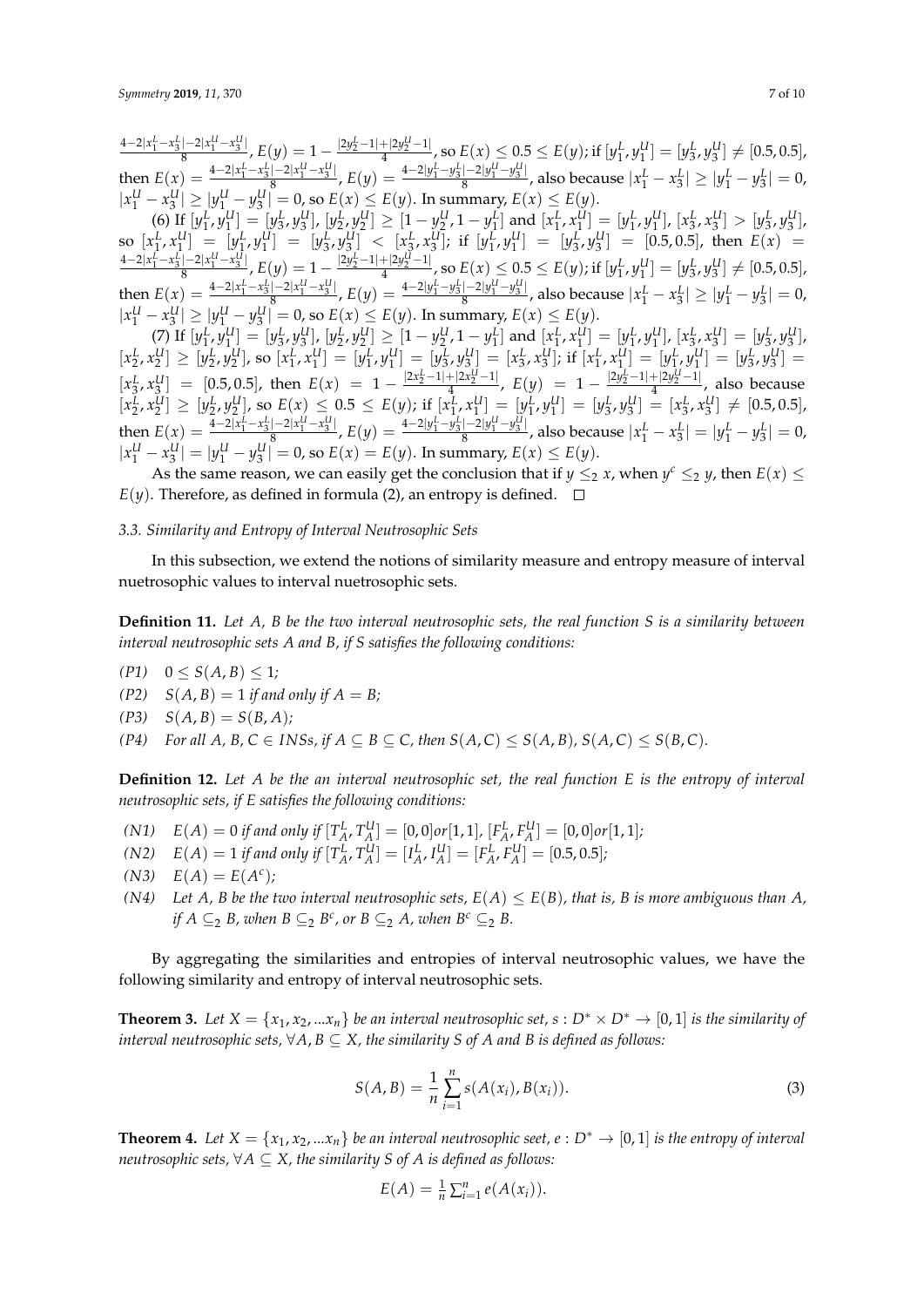If the weights  $W = (w_1, w_2, ..., w_n)$  is added,  $w_i \in [0, 1]$  and  $\sum_{i=1}^{n} w_i = 1$ , then the similarities of *A* and *B* and the entropy of *A* are defined as follows:

$$
S(A, B) = \sum_{i=1}^{n} w_i \cdot s(A(x_i), B(x_i)),
$$
  
 
$$
E(A) = \sum_{i=1}^{n} w_i \cdot e(A(x_i)).
$$

#### <span id="page-7-0"></span>**4. The Numerical Example**

Let us consider the decision problem adapted from [\[10\]](#page-9-4). Suppose that there is a group with four possible alternatives to invest: (1)  $A_1$  is a food company; (2)  $A_2$  is a car company; (3)  $A_3$  is a weapons company; (4) *A*<sup>4</sup> is a computer company. Investment companies must make decisions based on three criteria: (1)  $C_1$  is growth analysis; (2)  $C_2$  is risk analysis; and (3)  $C_3$  is environmental impact analysis. By using interval-valued intuitionistic fuzzy information, decision makers evaluated four possible alternatives based on the above three criteria and the evaluation are expressed as three interval neutrosophic sets (Table [1\)](#page-7-1).

**Table 1.** The evaluation of alternatives.

<span id="page-7-1"></span>

|         | Ů1                                         | C <sub>2</sub>                       | Ūз                                   |
|---------|--------------------------------------------|--------------------------------------|--------------------------------------|
|         | ([0.4, 0.5], [0.2, 0.3], [0.3, 0.4])       | ([0.4, 0.6], [0.1, 0.3], [0.2, 0.4]) | ([0.7, 0.9], [0.2, 0.3], [0.4, 0.5]) |
| $A_{2}$ | ([0.6, 0.7], [0.1, 0.2], [0.2, 0.3])       | ([0.6, 0.7], [0.1, 0.2], [0.2, 0.3]) | ([0.3, 0.6], [0.3, 0.5], [0.8, 0.9]) |
| A3.     | ([0.3, 0.6], [0.2, 0.3], [0.3, 0.4])       | ([0.5, 0.6], [0.2, 0.3], [0.3, 0.4]) | ([0.4, 0.5], [0.2, 0.4], [0.7, 0.9]) |
| $A_4$   | $(0.7, 0.8]$ , $[0.0, 0.1]$ , $[0.1, 0.2]$ | ([0.6, 0.7], [0.1, 0.2], [0.1, 0.3]) | ([0.6, 0.7], [0.3, 0.4], [0.8, 0.9]) |

## *4.1. Ye's Multi-Attributes Decision-Making Method with Analysis*

Ye [\[10\]](#page-9-4) presented a multi-attributes decision-making method by using a single-valued neutrosophic set. The approach can be described as follows. Ye presents the definitions of the Hamming and Euclidean distances between INSs and the similarity measures between INSs based on the distances, which can be used in real scientific and engineering applications.

(1) The Hamming distance

$$
d_1(A, B) = \frac{1}{6} \sum_{i=1}^n (|T_A^L(x_i) - T_B^L(x_i)| + |T_A^U(x_i) - T_B^U(x_i)| + |I_A^L(x_i) - I_B^L(x_i)| + |I_A^U(x_i) - I_B^U(x_i)| + |F_A^L(x_i) - F_B^L(x_i)| + |F_A^L(x_i) - F_B^U(x_i)|);
$$

(2) The Euclidean distance

$$
d_2(A,B) = \frac{1}{6} \sum_{i=1}^n ((T_A^L(x_i) - T_B^L(x_i))^2 + (T_A^U(x_i) - T_B^U(x_i))^2 + (I_A^L(x_i) - I_B^L(x_i))^2 + (I_A^U(x_i) - I_B^L(x_i))^2 + (F_A^L(x_i) - F_B^L(x_i))^2 + (F_A^L(x_i) - F_B^L(x_i))^2
$$

Thus, the similarity measures between INSs are based on the distances as follows:

 $S_1(A, B) = 1 - \frac{1}{6} \sum_{i=1}^n (|T_A^L(x_i) - T_B^L(x_i)| + |T_A^U(x_i) - T_B^U(x_i)| + |I_A^L(x_i) - I_B^L(x_i)| + |I_A^U(x_i) - I_A^L(x_i)|$  $I_B^U(x_i)|+|F_A^L(x_i)-F_B^L(x_i)|+|F_A^U(x_i)-F_B^U(x_i)|$  $S_2(A,B) = 1 - \frac{1}{6} \sum_{i=1}^n ((T_A^L(x_i) - T_B^L(x_i))^2 + (T_A^U(x_i) - T_B^U(x_i))^2 + (I_A^L(x_i) - I_B^L(x_i))^2 + (I_A^U(x_i) - I_A^U(x_i))^2$ 

$$
I_B^U(x_i))^2 + (F_A^L(x_i) - F_B^L(x_i))^2 + (F_A^U(x_i) - F_B^U(x_i))^2)^{\frac{1}{2}}.
$$

From the interval neutrosophic decision matrix, Ye obtain the following ideal alternative:

$$
A = (((0.7, 0.8], [0.0, 0.1], [0.1, 0.2]), ([0.6, 0.7], [0.1, 0.2], [0.1, 0.3]), ([0.3, 0.6], [0.3, 0.5], [0.8, 0.9])).
$$

Thus,  $S_1(A_1, A) = 0.7667$ ,  $S_1(A_2, A) = 0.9542$ ,  $S_1(A_3, A) = 0.8625$ ,  $S_1(A_4, A) = 0.9600$ . Therefore,  $S_1(A_4, A) > S_1(A_2, A) > S_1(A_3, A) > S_1(A_1, A)$ , so  $A_4$  is the best choice. Meanwhile,  $S_2(A_1, A) = 0.7370$ ,  $S_2(A_2, A) = 0.9323$ ,  $S_2(A_3, A) = 0.8344$ ,  $S_2(A_4, A) = 0.9034$ . Therefore,  $S_2(A_2, A) > S_2(A_4, A) > S_2(A_3, A) > S_4(A_1, A)$ , so  $A_4$  is the best choice.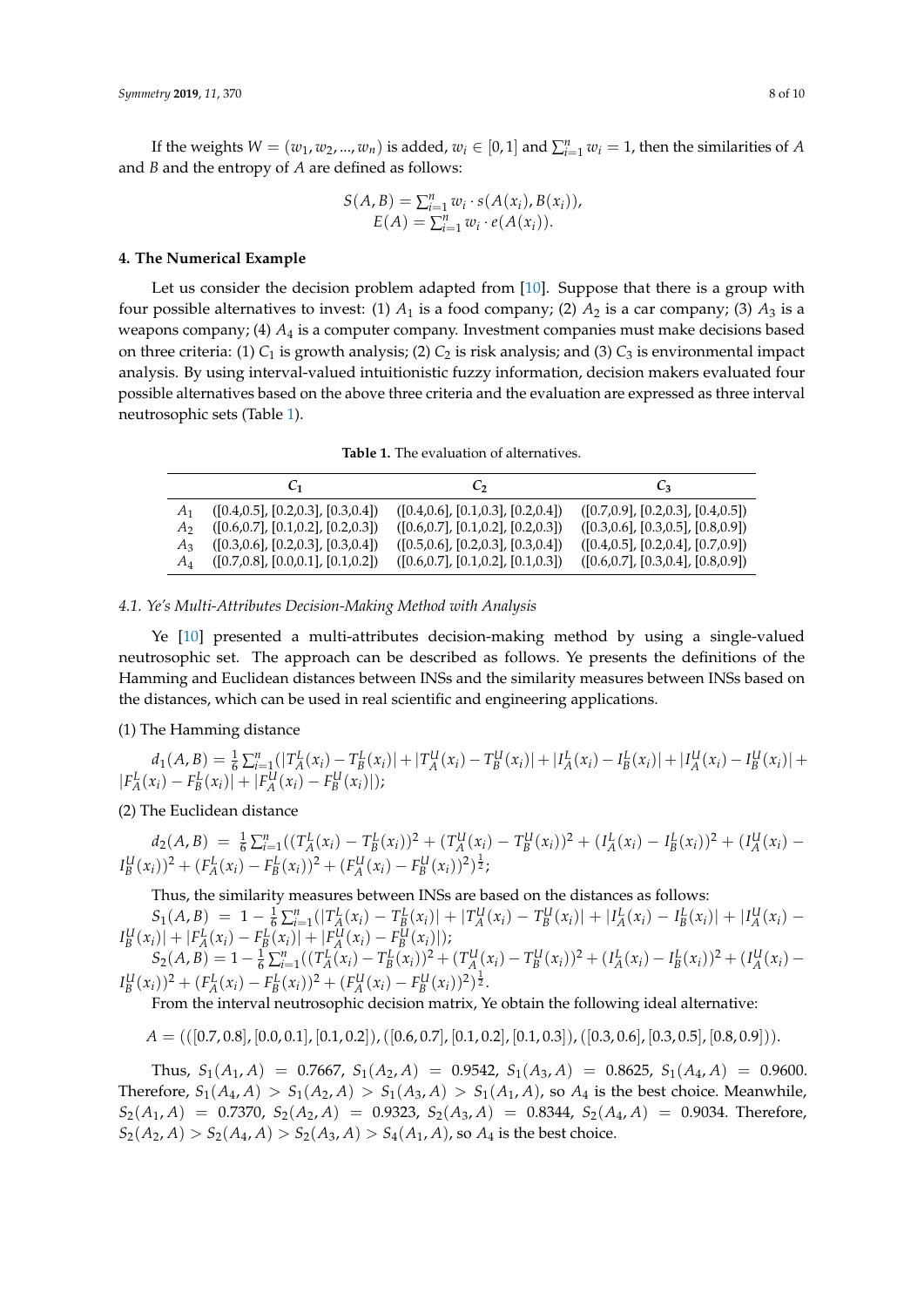## *4.2. Multi-Attributes Decision Making Based on a New Similarity Measure*

Next, we use the newly proposed similarity and entropy to get the best alternative. The best choice is  $A = ([1, 1], [1, 1], [0, 0])$  because it is the largest in the second type of inclusion relationship, so it is optimal. For convenience, we use *Aij* that indicates the neutrosophic value in line *i* column *j*. It is available from (1), *S*(*A*11, *A*) = 0.275, *S*(*A*12, *A*) = 0.3, *S*(*A*13, *A*) = 0.3375, *S*(*A*21, *A*) = 0.35,  $S(A_{22}, A) = 0.35, S(A_{23}, A) = 0.15, S(A_{31}, A) = 0.275, S(A_{32}, A) = 0.225, S(A_{33}, A) = 0.1625,$  $S(A_{41}, A) = 0.4$ ,  $S(A_{42}, A) = 0.3625$ ,  $S(A_{43}, A) = 0.2$ . Thus, by (3), we can obtain that  $S(A_1, A) = 0$  $\frac{1}{3} \times 0.275 + \frac{1}{3} \times 0.3 + \frac{1}{3} \times 0.3375 \approx 0.3042$ , for the same reason, we can obtain that  $S(A_2, A) \approx$  $0.2833, S(A_3, A) \approx 0.2208, S(A_4, A) \approx 0.3208$ . Therefore,  $S(A_4, A) > S(A_1, A) > S(A_2, A) > S(A_3, A)$ , so  $A_4$  is the best choice.

In order to validate the feasibility of the proposed decision-making methods, a comparative study was conducted with other methods as follows.

In the similarity measures in [\[10\]](#page-9-4), due to the differences in inclusion relation and in the best choice, we have different conclusions. Moreover, in [\[10\]](#page-9-4), the distances between INSs are first calculated and any difference is then amplified in the results using criteria weights, which cause a distortion in the similarity between an alternative and the ideal alternative. Meanwhile, in [\[17\]](#page-9-11), Sahin defined the interval neutrosophic cross-entropy in two different ways, which are based on extension of fuzzy cross-entropy and single-valued neutrosophic cross-entropy. Additionally, two multi-criteria decision-making methods using the interval neutrosophic cross-entropy between an alternative and the ideal alternative are developed in order to determine the order of the alternatives and choose the most preferred one(s). In addition, Sahin ranked the alternatives as  $A_4 > A_1 > A_2 > A_3$ . For this example, by using the new similarity measure proposed in this paper, we obtained the same ranking order of alternatives as in [\[17\]](#page-9-11). It shows that the new similarity measures proposed in this paper are effective and efficient.

#### **5. Discussion and Conclusions**

Based on the existing inclusion relation of the wisdom set in the interval, this paper combines the new inclusion relation type-3 of the single-valued neutrosophic sets proposed by Zhang [\[18,](#page-9-12)[19\]](#page-9-13), and gives the inclusion relationship of the new interval neutrosophic sets. The existing similarity measure is mainly designed for the original inclusion relationship, and does not apply to the new inclusion relationship, then we propose the similarity and entropy of the interval neutrosophic set. The new similarity and entropy also prove that the defined similarity and entropy satisfy the corresponding axiomatization definition, and finally apply it to the corresponding multi-attribute decision-making. The results show that the proposed similarity and entropy are reasonable and effective.

**Author Contributions:** All authors have contributed equally to this paper.

**Funding:** This work has been supported by the National Natural Science Foundation of China (Grant No. 61473239).

**Conflicts of Interest:** The authors declare no conflict of interest.

#### **References**

- <span id="page-8-0"></span>1. Zadeh, L.A. Fuzzy sets. *Inf. Control* **1965**, *8*, 338–353.
- <span id="page-8-1"></span>2. Zadeh, L.A. Is there a need for fuzzy logic? *Inf. Sci.* **2008**, *178*, 2751–2779.
- <span id="page-8-2"></span>3. Atanassov, K.T. Intuitionistic. *Fuzzy Sets Syst.* **1986**, *20*, 87–96.
- <span id="page-8-3"></span>4. Smarandache, F. *Neutrosophic: Neutrosophic Probability, Set and Logic*; American Researcher Press: Rehoboth, DE, USA, 1999.
- <span id="page-8-4"></span>5. Wang, H.; Samarandache, F.; Zhang, Y.Q.; Sunderraman, R. *Interval Neutrosophic Sets and Logic: Theory and Applications in Conputing*; Hexis: Phoenix, AZ, USA, 2005.